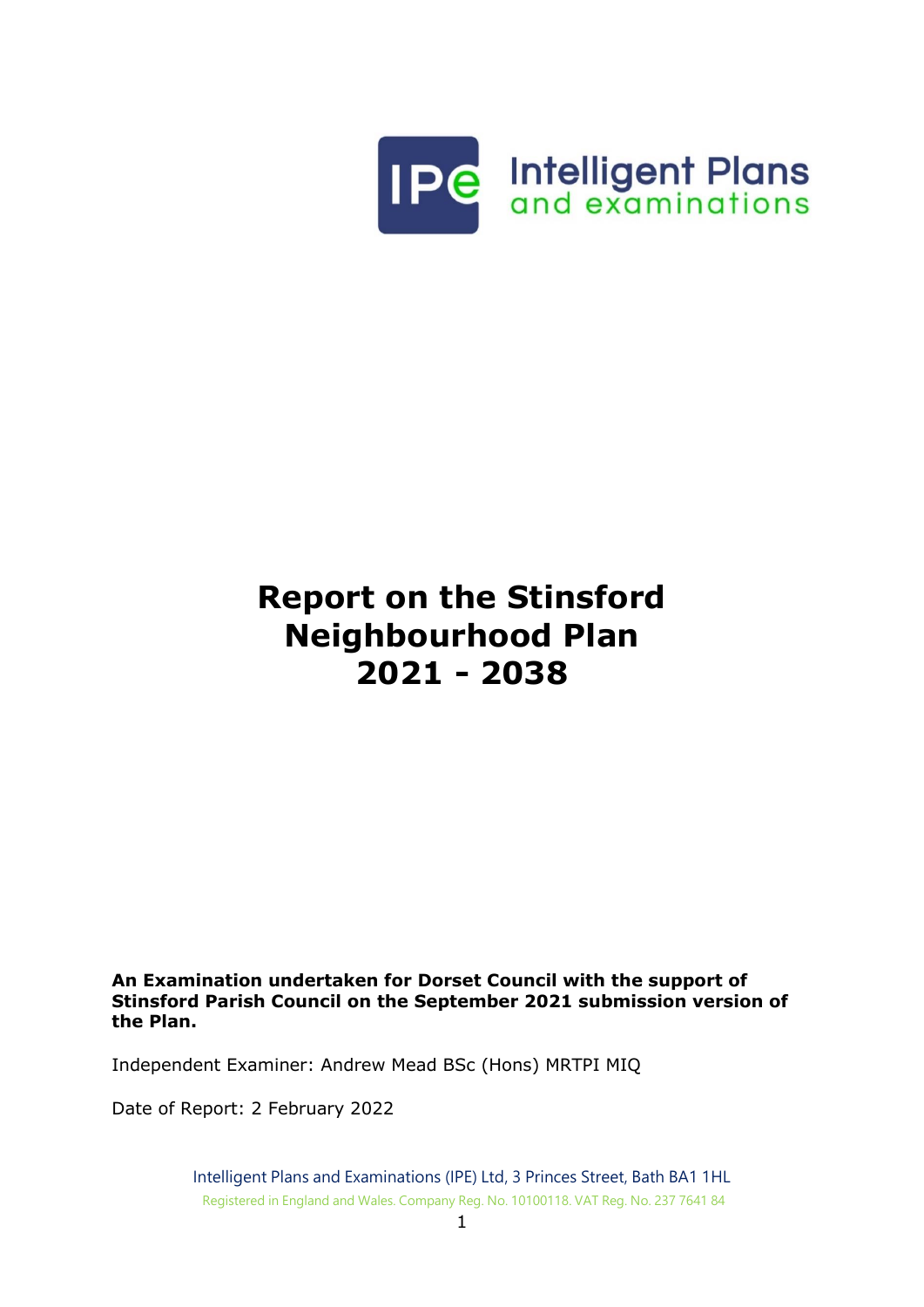# **Contents**

| The Natural Environment (Policies SNP1, SNP2, SNP3, SNP4, SNP5 & SNP6) 11   |    |
|-----------------------------------------------------------------------------|----|
| The Cultural and Historic Environment (Policies SNP7 & SNP8)  12            |    |
| Housing, Employment and Community Facilities (Policies SNP9, SNP10 & SNP11) |    |
|                                                                             | 13 |
| Sustainable Development and Climate Change (Policies SNP12 & SNP13) 13      |    |
| Safe and Accessible Travel (Policies SNP14, SNP15 & SNP16) 13               |    |
|                                                                             |    |
|                                                                             |    |
|                                                                             |    |
|                                                                             |    |
|                                                                             |    |
|                                                                             |    |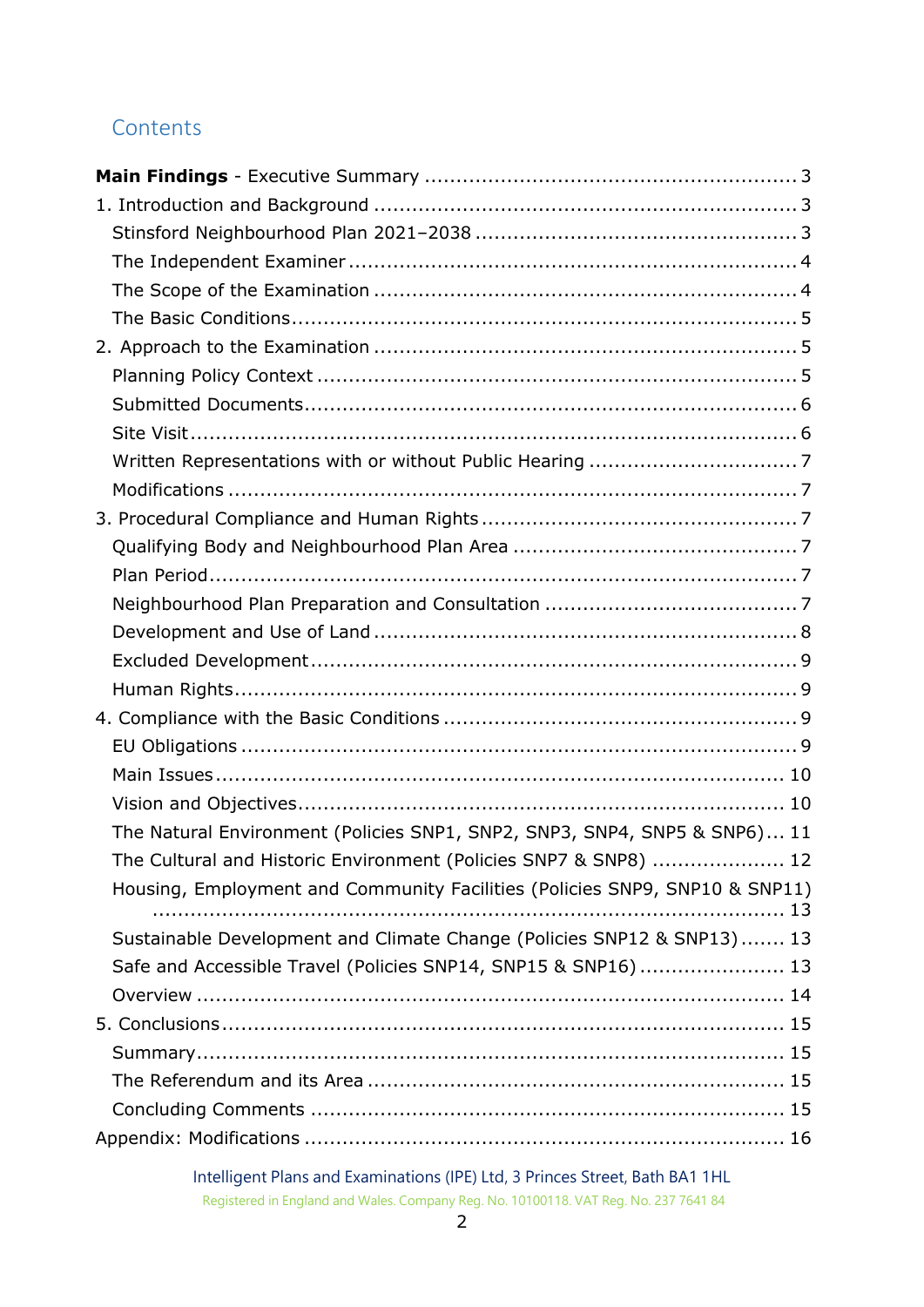# **Main Findings** - Executive Summary

<span id="page-2-0"></span>From my examination of the Stinsford Neighbourhood Plan (SNP/the Plan) and its supporting documentation including the representations made, I have concluded that subject to the policy modifications set out in this report, the Plan meets the Basic Conditions.

I have also concluded that:

- The Plan has been prepared and submitted for examination by a qualifying body – Stinsford Parish Council;
- The Plan has been prepared for an area properly designated the Parish of Stinsford, as shown on Figure 1 (page 2) of the Plan;
- The Plan specifies the period during which it is to take effect 2021 to 2038; and
- The policies relate to the development and use of land for a designated neighbourhood area.

I recommend that the Plan, once modified, proceeds to referendum on the basis that it has met all the relevant legal requirements.

I have considered whether the referendum area should extend beyond the designated area to which the Plan relates and have concluded that it should not.

# <span id="page-2-1"></span>1. Introduction and Background

# <span id="page-2-2"></span>Stinsford Neighbourhood Plan 2021–2038

- 1.1 The rural Parish of Stinsford, which had a population of about 321 in 2017<sup>1</sup>, contains the village of Stinsford, the land-based educational establishment of Kingston Maurward College and several small hamlets. The Parish adjoins the north-eastern edge of Dorchester and extends from the built-up area of the town and the water meadows of the River Frome up south east facing slopes to the high open ground at Waterston Ridge to the north.
- 1.2 The initial process to prepare a neighbourhood plan for Stinsford began in September 2017 when the Plan area was designated by the then West Dorset District Council (WDDC). A public meeting was held in March 2018 and a Steering Group formed. Various open events and consultation meetings were held and evidence was gathered. The Stinsford Neighbourhood Plan was submitted to Dorset Council (DC) in September 2021, representing over four years' work for those involved.

Intelligent Plans and Examinations (IPE) Ltd, 3 Princes Street, Bath BA1 1HL Registered in England and Wales. Company Reg. No. 10100118. VAT Reg. No. 237 7641 84 <sup>1</sup> 2017 mid-year estimates: Office for National Statistics. (Strategic Environmental Assessment Screening Report; Dorset Council February 2021, updated July 2021)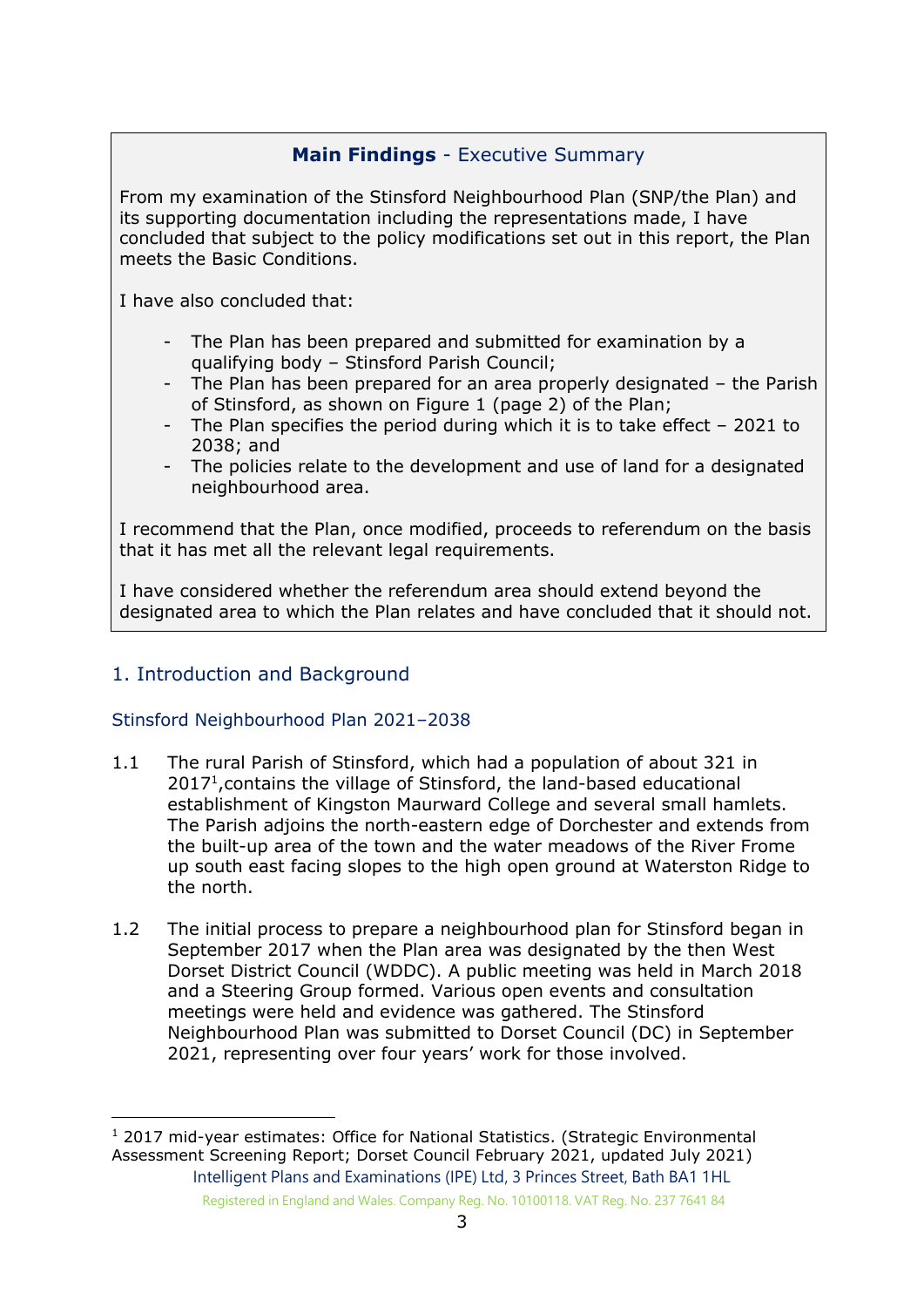#### <span id="page-3-0"></span>The Independent Examiner

- 1.3 As the Plan has now reached the examination stage, I have been appointed as the examiner of the SNP by DC, with the agreement of SPC.
- 1.4 I am a chartered town planner and former government Planning Inspector and have experience of examining neighbourhood plans. I am an independent examiner, and do not have an interest in any of the land that may be affected by the Plan.

#### <span id="page-3-1"></span>The Scope of the Examination

1.5 As the independent examiner, I am required to produce this report and recommend either:

(a) that the neighbourhood plan is submitted to a referendum without changes; or

(b) that modifications are made and that the modified neighbourhood plan is submitted to a referendum; or

(c) that the neighbourhood plan does not proceed to a referendum on the basis that it does not meet the necessary legal requirements.

- 1.6 The scope of the examination is set out in Paragraph 8(1) of Schedule 4B to the Town and Country Planning Act 1990 (as amended) ('the 1990 Act'). The examiner must consider:
	- Whether the plan meets the Basic Conditions.
	- Whether the plan complies with provisions under s.38A and s.38B of the Planning and Compulsory Purchase Act 2004 (as amended) ('the 2004 Act'). These are:
		- it has been prepared and submitted for examination by a qualifying body, for an area that has been properly designated by the local planning authority;
		- it sets out policies in relation to the development and use of land;
		- it specifies the period during which it has effect;
		- it does not include provisions and policies for 'excluded development'; and
		- it is the only neighbourhood plan for the area and does not relate to land outside the designated neighbourhood area.
	- Whether the referendum boundary should be extended beyond the designated area, should the plan proceed to referendum.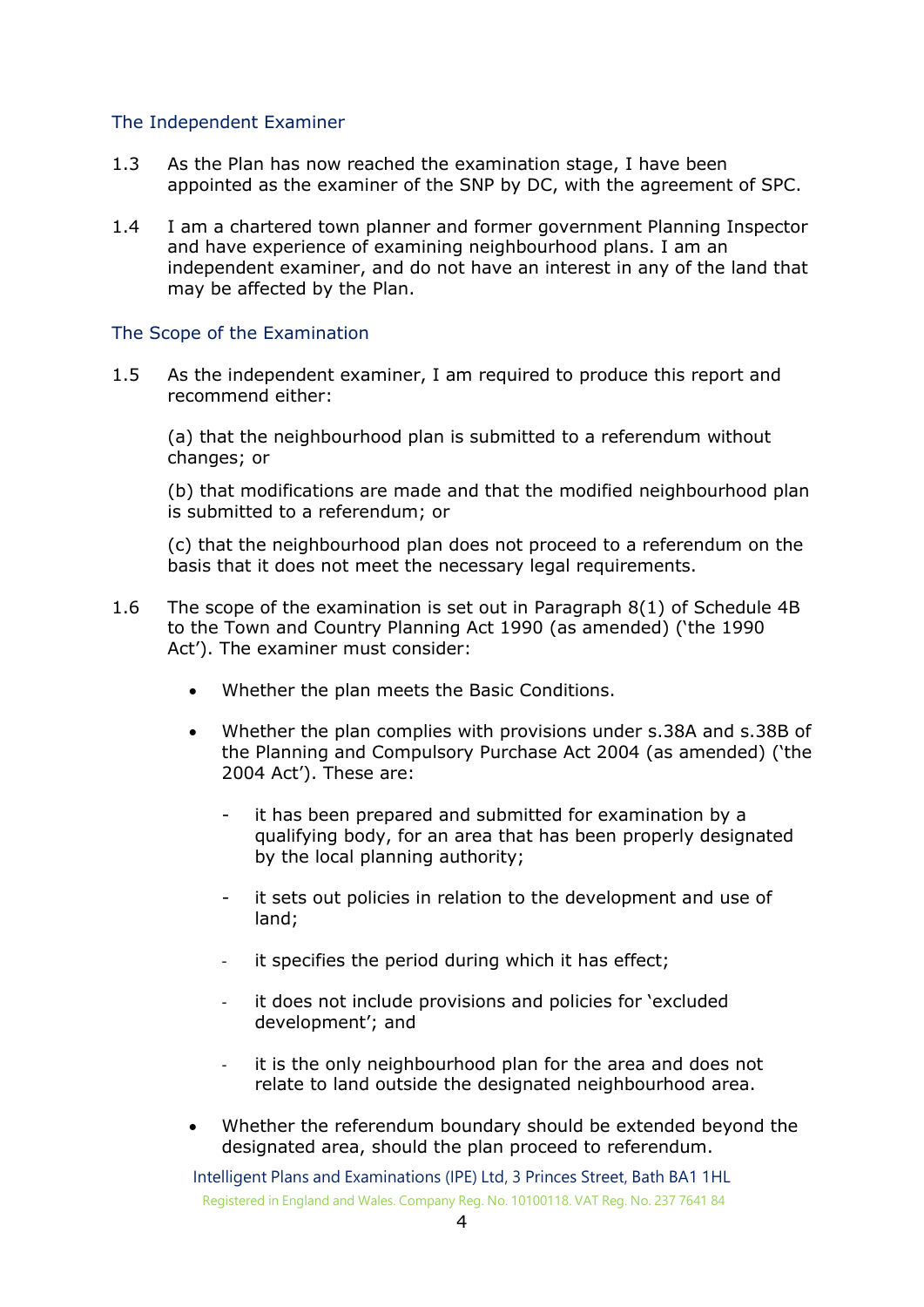- Such matters as prescribed in the Neighbourhood Planning (General) Regulations 2012 (as amended) ('the 2012 Regulations').
- 1.7 I have considered only matters that fall within Paragraph 8(1) of Schedule 4B to the 1990 Act, with one exception. That is the requirement that the Plan is compatible with the Human Rights Convention.

# <span id="page-4-0"></span>The Basic Conditions

- 1.8 The 'Basic Conditions' are set out in Paragraph 8(2) of Schedule 4B to the 1990 Act. In order to meet the Basic Conditions, the neighbourhood plan must:
	- have regard to national policies and advice contained in guidance issued by the Secretary of State;
	- contribute to the achievement of sustainable development;
	- be in general conformity with the strategic policies of the development plan for the area;
	- be compatible with and not breach European Union (EU) obligations (under retained EU law)<sup>2</sup>; and
	- meet prescribed conditions and comply with prescribed matters.
- 1.9 Regulation 32 of the 2012 Regulations prescribes a further Basic Condition for a neighbourhood plan. This requires that the making of the Plan does not breach the requirement of Chapter 8 Part 6 of the Conservation of Habitats and Species Regulations 2017 ('the 2017 Regulations').<sup>3</sup>

# <span id="page-4-1"></span>2. Approach to the Examination

# <span id="page-4-2"></span>Planning Policy Context

2.1 The Development Plan for this part of Dorset Council, not including documents relating to excluded minerals and waste development, is the West Dorset, Weymouth and Portland Local Plan (WDWPLP) adopted in 2015. The Local Plan was produced jointly by the former WDDC and Weymouth and Portland Borough Council (WPBC). There are no settlements within the Plan area with defined development boundaries which means that, under WDWPLP Policy SUS2 iii), development will be strictly controlled and be restricted to categories which will help to support

<sup>2</sup> The existing body of environmental regulation is retained in UK law.

<sup>3</sup> This revised Basic Condition came into force on 28 December 2018 through the Conservation of Habitats and Species and Planning (Various Amendments) (England and Wales) Regulations 2018.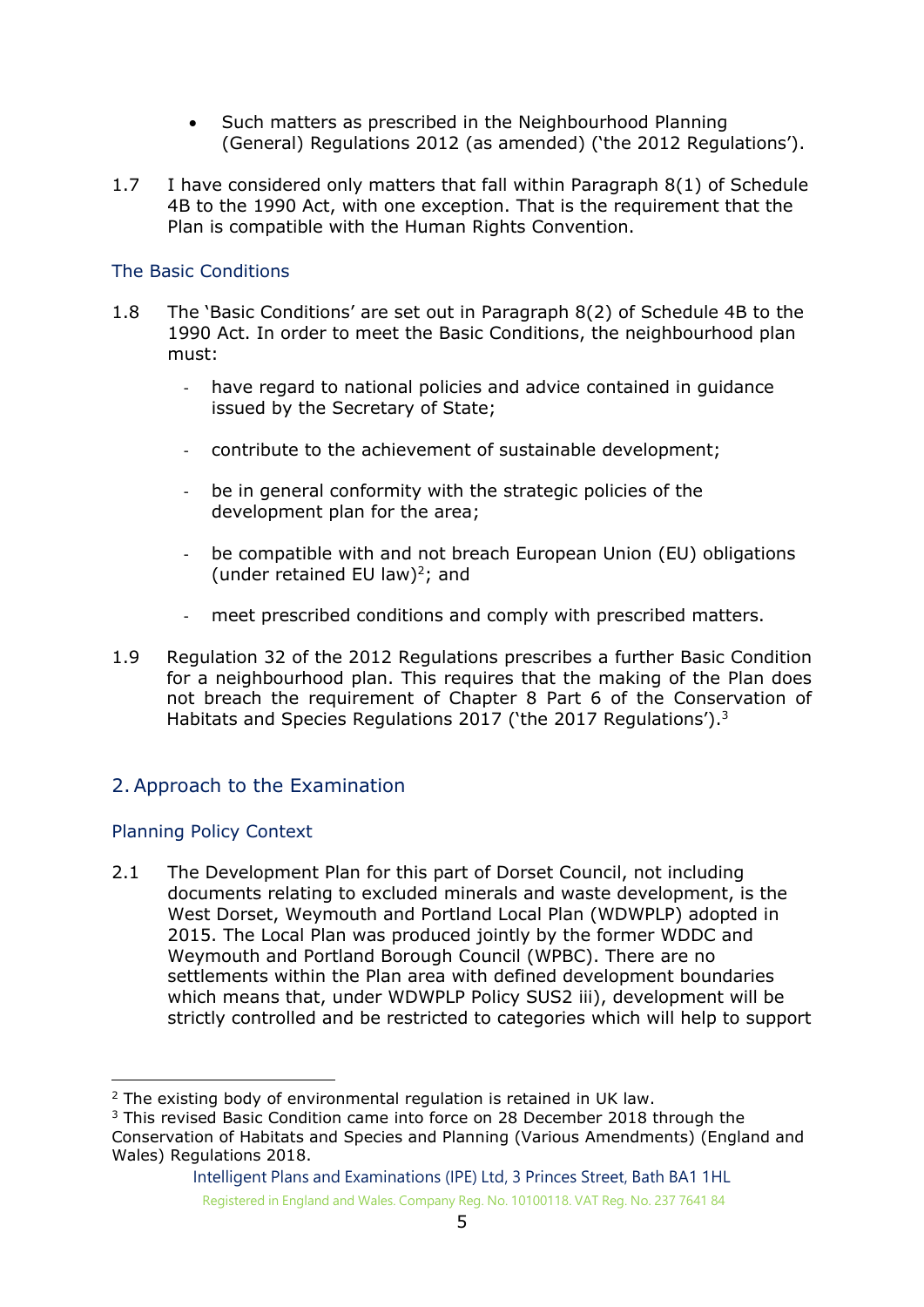the rural economy or help in the long term management of the countryside. 4

- 2.2 The WDWPLP is being replaced by the Dorset Council Local Plan (DCLP), consultation on the first draft of which closed in March 2021. One of the proposals indicated in the DCLP is for the expansion of Dorchester to the north (DOR13) which would comprise mixed use development including 3.500 dwellings. <sup>5</sup> The majority of the DOR13 allocation covers Stinsford Parish.
- 2.3 The planning policy for England is set out principally in the National Planning Policy Framework (NPPF). The Planning Practice Guidance (PPG) offers guidance on how this policy should be implemented. A revised NPPF was published in July 2021 and all references in this report are to the July 2021 NPPF and its accompanying PPG.

# <span id="page-5-0"></span>Submitted Documents

- 2.4 I have considered all policy, quidance and other reference documents I consider relevant to the examination, as well as those submitted which include:
	- the draft Stinsford Neighbourhood Plan 2021–2038, dated September 2021;
	- Figure 1 on page 2 of the Plan which identifies the area to which the proposed Neighbourhood Development Plan relates;
	- the Consultation Statement, dated August 2021;
	- the Basic Conditions Statement, dated September 2021;
	- the Strategic Environmental Assessment Screening Report, February 2021 (updated July 2021);
	- $\bullet$  the supplementary supporting evidence base documents<sup>6</sup>;
	- all the representations that have been made in accordance with the Regulation 16 consultation; and
	- the request for additional clarification sought in my letter of 14 December 2021 and the combined response of 8 January 2022 from SPC and DC.<sup>7</sup>

# <span id="page-5-1"></span>Site Visit

2.5 I made unaccompanied site inspections to the SNP area on 10 and 16 December 2021 to familiarise myself with it and visit relevant locations referenced in the Plan and evidential documents. My visits included walking from Waterston Ridge to Three Cornered Coppice, descending via

<sup>4</sup> See WDWPLP page 13: Achieving a Sustainable Pattern of Development.

<sup>5</sup> Dorset Council Local Plan Options Consultations Document Volume 2 Central Dorset (January 2021) Fig 22.3 page 143 & Land to the North of Dorchester (proposed allocation) pages 159 – 169.

<sup>6</sup> View at: [Stinsford Neighbourhood Plan -](https://www.dorsetcouncil.gov.uk/stinsford-neighbourhood-plan) Dorset Council

 $7$  View all the all the relevant Plan documentation, including the core submission documents and correspondence at: [Stinsford Neighbourhood Plan -](https://www.dorsetcouncil.gov.uk/stinsford-neighbourhood-plan) Dorset Council

Intelligent Plans and Examinations (IPE) Ltd, 3 Princes Street, Bath BA1 1HL Registered in England and Wales. Company Reg. No. 10100118. VAT Reg. No. 237 7641 84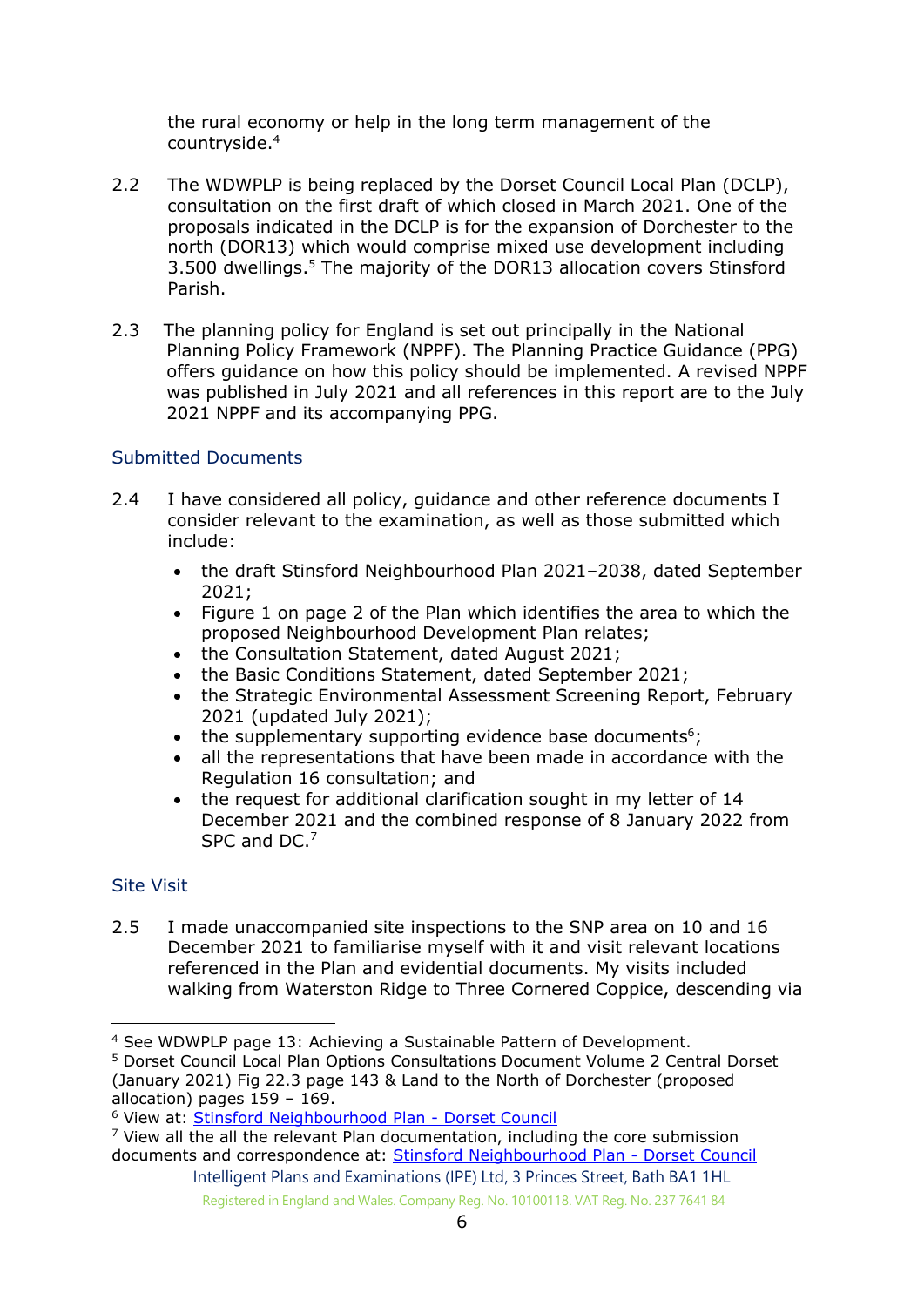public rights of way to the northern edge of Dorchester, walking along the River Frome valley using sections of the River Frome Way and the Hardy Way. I also visited Stinsford village, Kingston Maurward, Lower Bockhampton and Higher Bockhampton, where I parked in the Thorncombe Wood Local Nature Reserve car park and walked through Thorncombe Wood to see the Valued View alongside Rushy Pond and then to Hardy's Cottage.

2.6 Therefore, I saw all the Valued Views indicated on Figure 4 of the submitted Plan, including those from the Kingston layby on the A35, and also observed the Important Gaps shown on Figure 2.

#### <span id="page-6-0"></span>Written Representations with or without Public Hearing

2.7 This examination has been dealt with by written representations. I considered hearing sessions to be unnecessary as the consultation responses clearly articulated the objections to the Plan and presented arguments for and against the Plan's suitability to proceed to a referendum. No requests for a hearing session were received.

#### <span id="page-6-1"></span>**Modifications**

2.8 Where necessary, I have recommended modifications to the Plan (**PMs**) in this report in order that it meets the Basic Conditions and other legal requirements. For ease of reference, I have listed these modifications separately in the Appendix to this report.

# <span id="page-6-2"></span>3. Procedural Compliance and Human Rights

# <span id="page-6-3"></span>Qualifying Body and Neighbourhood Plan Area

3.1 The Stinsford Neighbourhood Plan has been prepared and submitted for examination by SPC, which is a qualifying body. The SNP extends over all the Stinsford Parish. This constitutes the area of the Plan designated by WDDC in September 2017, replaced by Dorset Council on 1 April 2019 which carries over the statutory designation.

#### <span id="page-6-4"></span>Plan Period

3.2 The Plan specifies the Plan period as 2021 to 2038.

#### <span id="page-6-5"></span>Neighbourhood Plan Preparation and Consultation

3.3 The thorough Consultation Statement (CS) indicates the stages of the preparation of the Plan and all the consultation events and activities which took place during the period from the first public meeting in March 2018, when a Steering Group was formed, to 2021. A neighbourhood plan section was created on the Parish website, together with a Facebook page.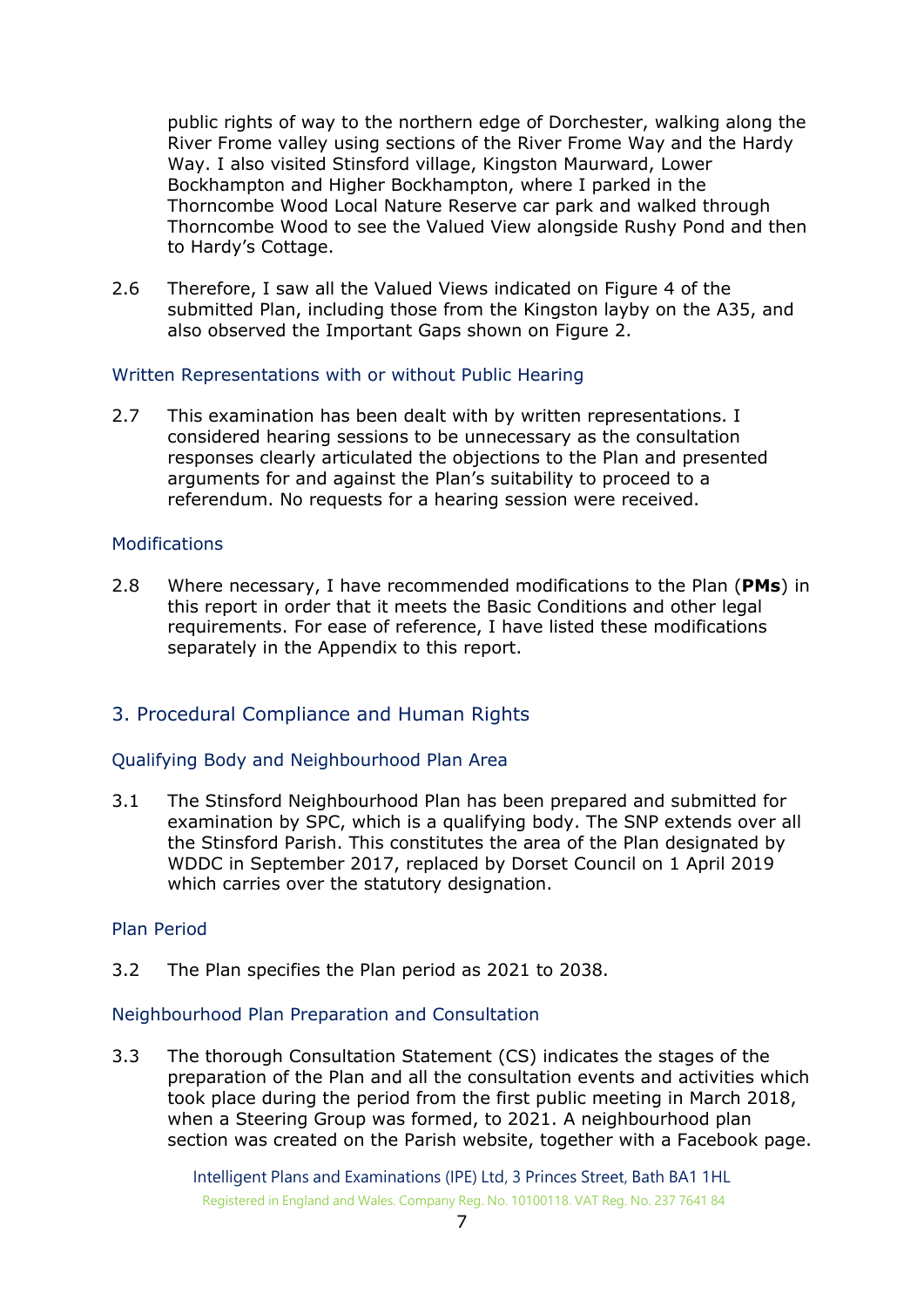News items were also emailed to a list of about 120 people who asked to be kept informed. The Steering Group met each month and members of the public from the Parish could attend. News about the Plan was also published in The Pilot, a local magazine.

- 3.4 A second public meeting was held in July 2018 and in September 2018 stalls were organised and staffed at the Dorset County Show and the Stinsford Michaelmas Fair. Two questionnaires were circulated simultaneously, one about the Plan, the other about the draft option in the Dorset Local Plan for development north of Dorchester. The results of both questionnaires were discussed at Steering Group meetings later in 2018.
- 3.5 Conclusions from the consultations and surveys resulted in the Steering Group drafting a vision for the Plan and aims and objectives which were used to gather further evidence. A business survey was carried out in May and June 2019. 20 responses were received from 52 letters which were sent out. In addition, a further residents survey of all 126 households in the Parish was carried out in September 2019 with a response rate of 56%.
- 3.6 The evidence gathered was used to draft some of the Plan, but the surveys revealed a number of issues on which further feedback was sought, in particular whether the Plan should actively look to allocate sites for housing development, as well as checking whether anything critical had been missed. Consultation on options in the Plan took place in November 2020 and included an article in The Pilot, a leaflet distribution to every household and publication on the web. Zoom meetings were held which were hosted by a member of the Steering Group. The main findings are summarized on pages  $9 - 11$  of the CS.
- 3.7 The Pre–Submission Plan was published for consultation under Regulation 14 of the 2012 Regulations on 15 March 2021 for a period of six weeks until 27 April 2021. Pages 13 – 28 of the CS summarise the numerous responses from statutory consultees, members of the public and other stakeholders together with the response from the SNP Group on behalf of SPC and any proposed changes to the Plan.
- 3.8 The Plan was finally submitted to DC on 15 September 2021. Consultation in accordance with Regulation 16 was carried out from 13 October 2021 until 24 November 2021. 20 representations were received. I am satisfied that a transparent, fair and inclusive consultation process has been followed for the SNP, that has had regard to advice in the PPG on plan preparation and is procedurally compliant in accordance with the legal requirements.

# <span id="page-7-0"></span>Development and Use of Land

3.9 The Plan sets out policies in relation to the development and use of land in accordance with s.38A of the 2004 Act.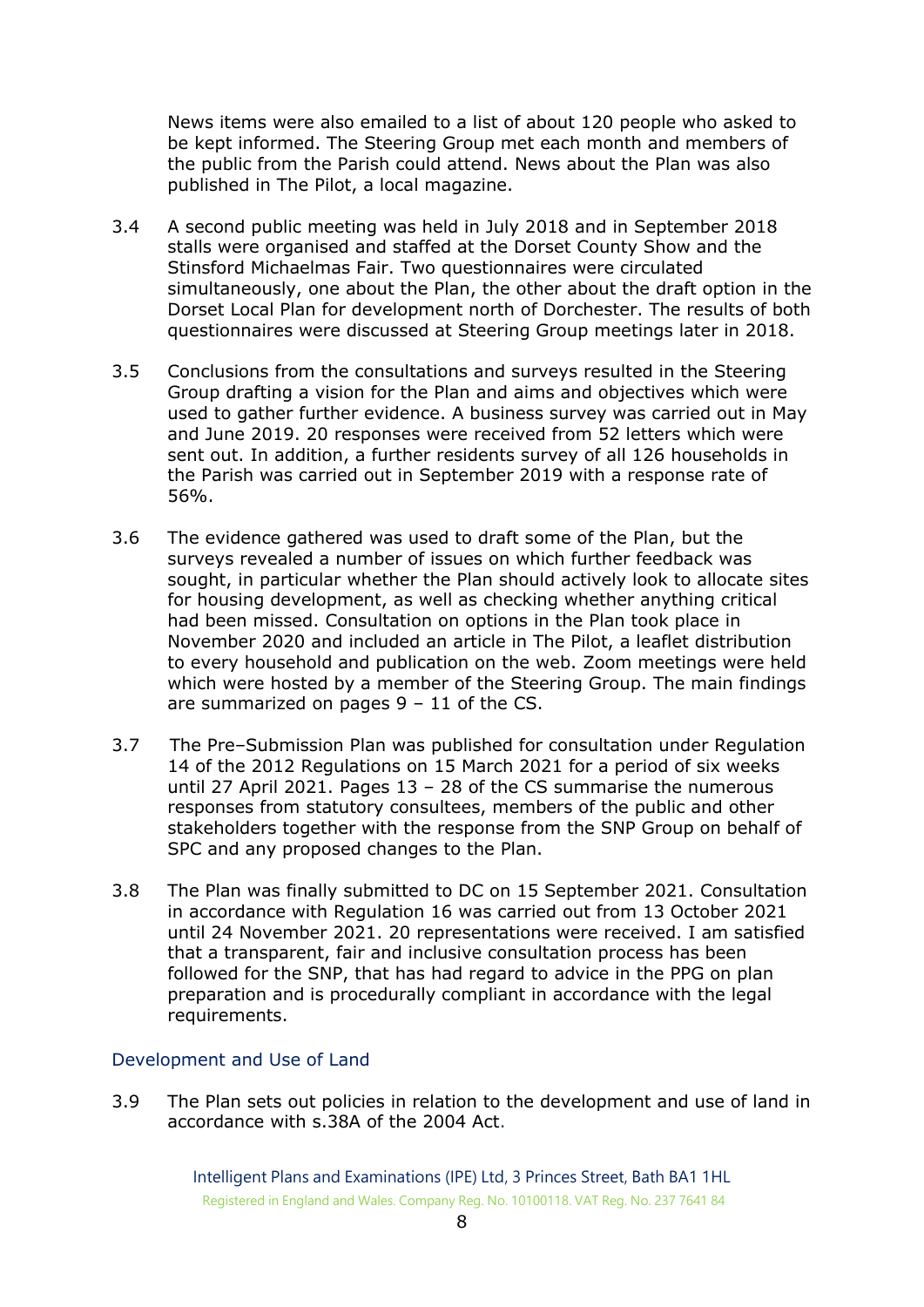# <span id="page-8-0"></span>Excluded Development

3.10 The Plan does not include provisions and policies for 'excluded development'.

# <span id="page-8-1"></span>Human Rights

3.11 The Basic Conditions Statement (BCS) advises that no issues have been raised in relation to the possible contravention of Human Rights in the preceding consultations and, given the conclusions on the Plan's general conformity with the strategic policies of the Local Plan and regard to national planning policy, it is reasonable to conclude that the making of the Plan should not breach human rights. I am aware from the CS that considerable emphasis was placed throughout the consultation process to ensure that no sections of the community were isolated or excluded. I have considered this matter independently and I have found no reason to disagree with the statement in the BCS and I am satisfied that the policies will not have a discriminatory impact on any particular group of individuals.

# <span id="page-8-2"></span>4. Compliance with the Basic Conditions

# <span id="page-8-3"></span>EU Obligations

4.1 The Plan was subject to a screening assessment to determine whether a Strategic Environmental Assessment (SEA) or Appropriate Assessment (AA) under the Habitats Regulations would be required. $8$  The draft screening opinion was subject to consultation alongside the presubmission version of the Plan in order to seek affirmation from the statutory consultees on the conclusion that the full SEA and Habitats Regulations Assessment (HRA) AA process was not necessary to support the production of the Plan. The statutory consultees Natural England (NE)<sup>9</sup>, Historic England (HE)<sup>10</sup>, and the Environment Agency (EA)<sup>11</sup> who were consulted on the contents of the SEA report agreed with the findings that the scope of the Plan is such that the sensitive environmental assets are unlikely to be significantly affected because the Plan does not allocate any additional development. On this basis, the need for a fuller assessment was ruled out.

<sup>&</sup>lt;sup>8</sup> Strategic Environmental Assessment Screening Report: February 2021, updated July 2021.

<sup>&</sup>lt;sup>9</sup> Email from Natural England on page 17 of the Strategic Environmental Assessment Screening Report, dated 19 April 2021.

 $10$  Email from Historic England on page 17 of the Strategic Environmental Assessment Screening Report, dated 21 April 2021.

<sup>&</sup>lt;sup>11</sup> Email from the Environment Agency on page 16 of the Strategic Environmental Assessment Screening Report, dated 27 April 2021.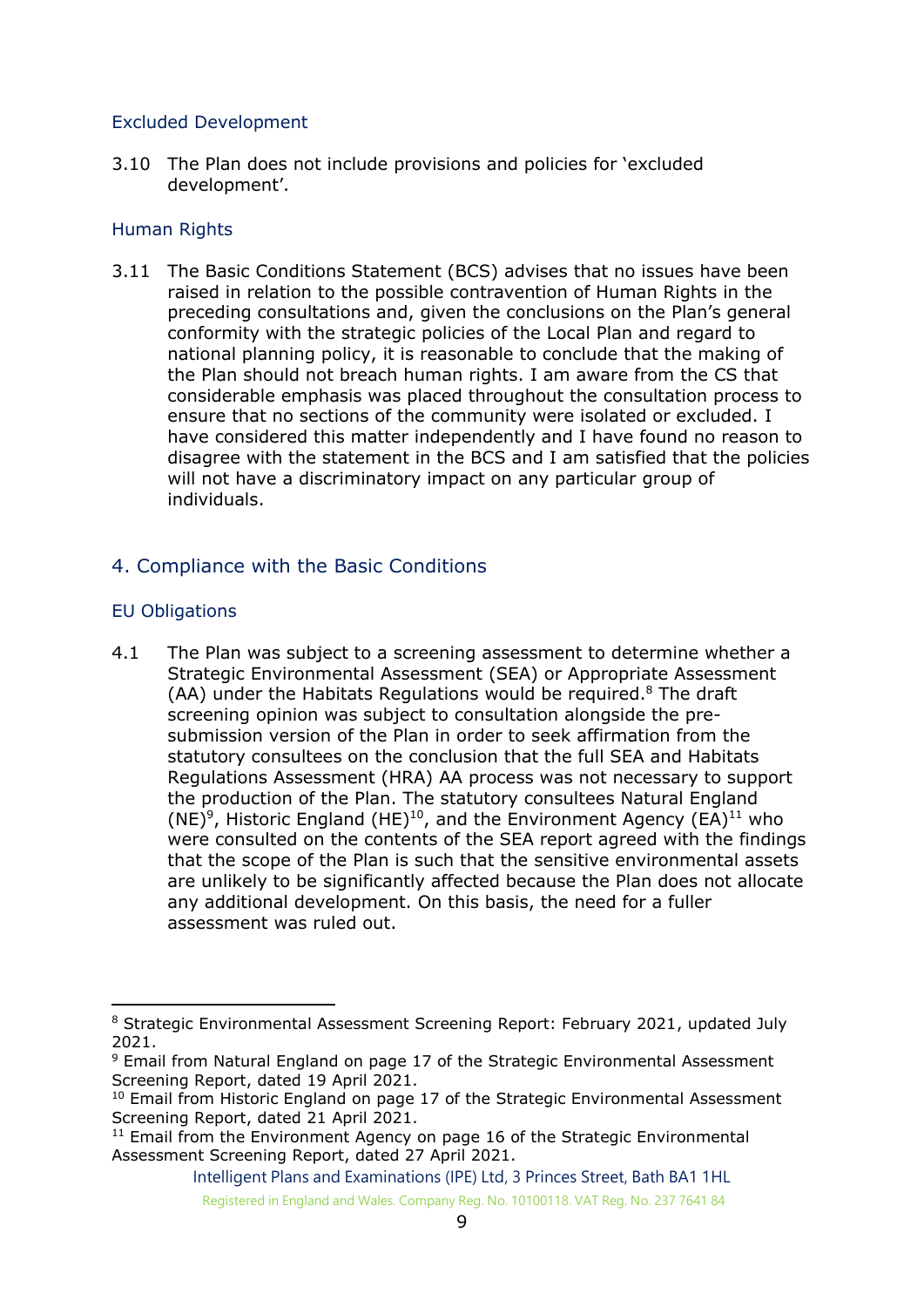4.2 I have read the SEA Assessment Screening Report and the other information provided, and having considered the matter independently, I also agree with those conclusions. Therefore, I am satisfied that the SNP is compatible with EU obligations.

# <span id="page-9-0"></span>Main Issues

- 4.3 Having considered whether the Plan complies with various procedural and legal requirements, it is now necessary to deal with whether it complies with the remaining Basic Conditions, particularly the regard it pays to national policy and guidance, the contribution it makes to the achievement of sustainable development and whether it is in general conformity with strategic development plan policies. I test the Plan against the Basic Conditions by considering specific issues of compliance of all the Plan's policies.
- 4.4 As part of that assessment, I consider whether the policies are sufficiently clear and unambiguous, having regard to advice in the PPG. A neighbourhood plan policy should be drafted with sufficient clarity that a decision maker can apply it consistently and with confidence when determining planning applications. It should be concise, precise and supported by appropriate evidence. $12$
- 4.5 Accordingly, having regard to the Stinsford Neighbourhood Plan, the consultation responses, other evidence<sup>13</sup> and the site visits, I consider that the main issues in this examination are whether the SNP policies (i) have regard to national policy and guidance, (ii) are in general conformity with the adopted strategic planning policies and (iii) would contribute to the achievement of sustainable development? I shall assess these issues by considering the policies within the themes in the sequence in which they appear in the Plan.

# <span id="page-9-1"></span>Vision and Objectives

4.6 The shared vision for the SNP is described on page 5 of the Plan as the protection and development of the Parish. The subsequent aim *is to safeguard and enhance the Parish's outstanding environment and heritage, whilst encouraging appropriate development and acknowledging the pressures associated with climate change.* Eight objectives are derived from the aim, which then form a prelude to the sixteen policies grouped into themes which serve as chapter headings: The Natural Environment; The Cultural and Historic Environment; Housing, Employment and Community Facilities; Sustainable Development and Climate Change; and Safe and Accessible Travel.

<sup>12</sup> PPG Reference ID: 41-041-20140306.

<sup>&</sup>lt;sup>13</sup> The other evidence includes the responses from SPC and DC dated 8 January 2022 to the questions in my letter of 14 December 2021.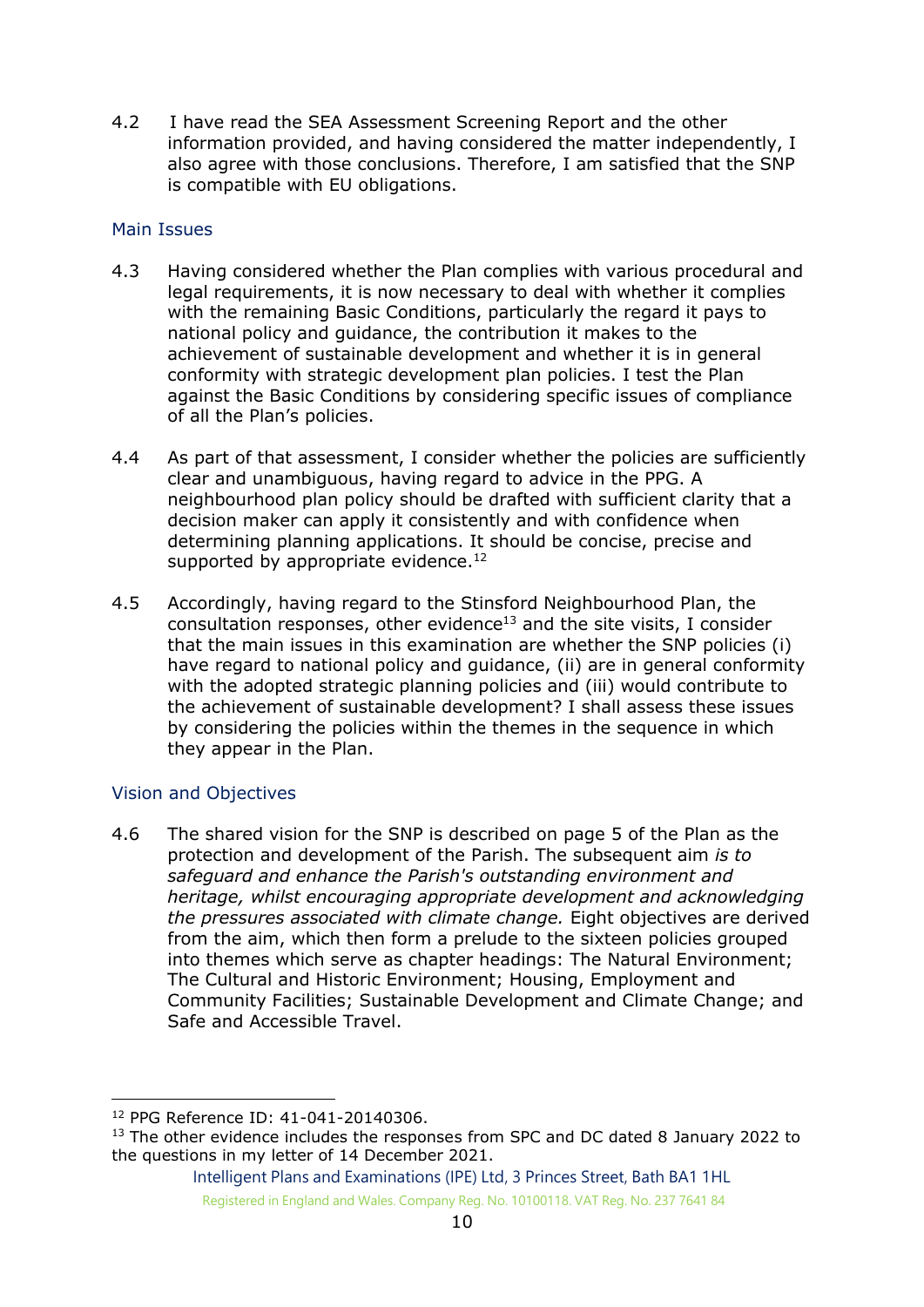# <span id="page-10-0"></span>The Natural Environment (Policies SNP1, SNP2, SNP3, SNP4, SNP5 & SNP6)

- 4.7 Policy SNP1 seeks to protect and strengthen local wildlife and habitats. The policy has regard to national guidance<sup>14</sup> and generally conforms with Policy ENV2 of the WDWPLP. Policy SNP2 requires development to respect local character and, where possible, enhance it. Subject to a modification to add a reference to the need for new streets to be tree lined where appropriate, the policy would have regard to national guidance<sup>15</sup> and generally conform with Policy ENV10 of the WDWPLP. **(PM1)** Both policies would then meet the Basic Conditions.
- 4.8 Policy SNP3 aims to safeguard the setting of the small settlements along the river valley. The policy states that care should be taken to avoid reducing the undeveloped nature of the gaps between the settlements, particularly the Important Open Gaps (IOG) defined in Table 3 and shown diagrammatically on Figure 2. At my request, SPC submitted an amended Figure 2 which has deleted the two small sections of IOG which extended beyond the Plan area near Frome Whitfield. The amended Figure 2 also now shows the boundary of the River Valley Landscape as delineated for the Valley Pasture Landscape Character Area in the Dorset Landscape Character Assessment.
- 4.9 In addition, the second sentence of the policy should be amended to focus more on the characteristics of the landscape and to remove the reference to the Land of Local Landscape Importance (LLLI) and its buffer zone. Therefore, I shall recommend a modification to the Plan by the substitution of the amended Figure 2 and the change to the policy as suggested by DC in the their Regulation 16 representation. **(PM2)** Policy SNP3 and accompanying Figure 2 would then have regard to national guidance<sup>16</sup>, generally conform with Policy ENV1 of the WDWPLP and meets the Basic Conditions.
- 4.10 Policy SNP4 states that development should be designed to retain the dark skies has regard to national quidance<sup>17</sup>, generally conforms with Policy ENV16 of the WDWPLP and meets the Basic Conditions.
- 4.11 Policy SNP5 seeks to protect Important Local Views which are described in Table 4 of the Plan and identified on Figure 4 as Valued Views. DC objected to the policy on three grounds: the evidence was insufficiently robust to justify it; the policy applied to all public footpaths not just the views which it is sought to protect; and the number of views is excessive.
- 4.12 In responding to my question seeking clarification about anomalies between Table 4 and Figure 4 and viewpoints being located outside the Plan area, SPC submitted a Map showing Rationalised Views. The Map excludes the "other views noted by residents" noted on Figure 4 which, in

<sup>14</sup> NPPF: paragraphs 174 & 179.

<sup>15</sup> NPPF: paragraphs 131 & 174.

<sup>16</sup> NPPF: paragraph 174.

 $17$  NPPF: paragraph 185 c).

Intelligent Plans and Examinations (IPE) Ltd, 3 Princes Street, Bath BA1 1HL Registered in England and Wales. Company Reg. No. 10100118. VAT Reg. No. 237 7641 84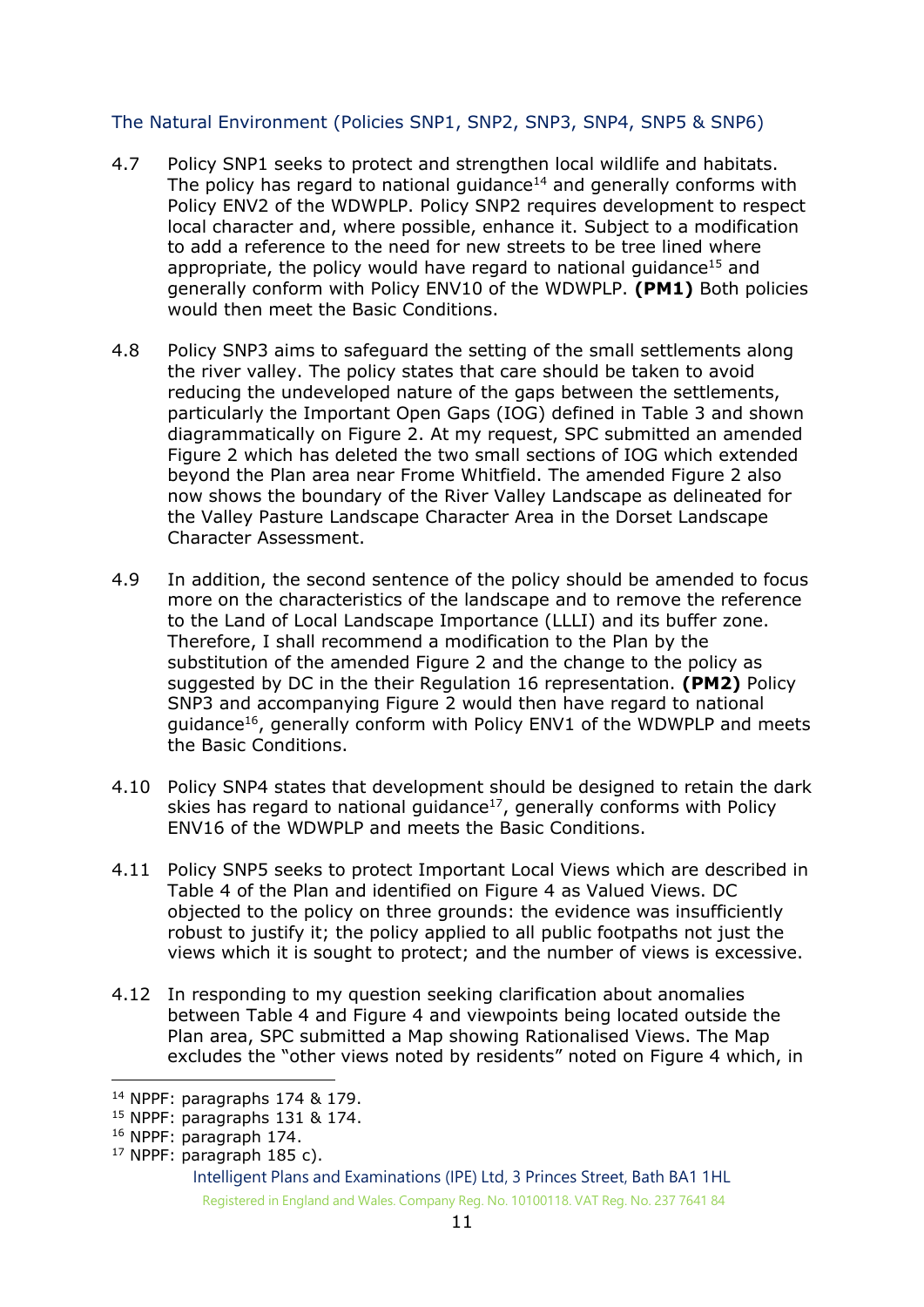my opinion, were not justified for inclusion as views to be protected by Policy SNP5. The Map also shows a reduced number of views, albeit now merely entitled Local Views. SPC submitted a revised Table 4 which has been expanded to offer more explanation of the description of the views from the viewpoints and notable landmarks.

- 4.13 I consider that the additional information about the views, which includes literary references to features in Thomas Hardy novels and poems, is sufficient evidence to justify the inclusion of the viewpoints, particularly those along the valley meadows of the River Frome which act as a significant landscape setting for Dorchester. Although views (6A, 6B and 6C) from Waterston Ridge are far reaching and panoramic, I accept that, in this location, they are characteristic of the dramatic landscape of the chalk ridge north of Dorchester and I agree that, exceptionally in this case, they are worthy of the degree of protection afforded by Policy SNP5.
- 4.14 Representations suggested that the protection of the important local views would be incompatible with the possible allocation of land for development north of Dorchester as indicated in the emerging Dorset Local Plan. However, the second sentence of Policy SNP5 states that a significant adverse effect should be avoided unless there would be *"a clear and overriding public benefit*". I consider that such a benefit would be the strategic expansion of Dorchester upon adoption of the Local Plan, should development be in a northerly direction into the Plan area. Indeed, the issue is accurately addressed in the first sentence of paragraph 3.26 the Plan.
- 4.15 The implication in Policy SNP5 that views from all rights of way and permissive paths should be safeguarded is too general. Therefore, I shall recommend modifying the Plan by the deletion of the first sentence of the policy, a small adjustment to the second sentence to refer to Table 4 and the substitution of Table 4 and Figure 4 by those submitted by SPC in clarification. **(PM3)** Policy SNP5 would then have regard to national guidance<sup>18</sup>, generally conform with Policy ENV10 of the WDWPLP and meet the Basic Conditions.
- 4.16 Policy SNP6 encourages recreational access to the countryside and has regard to national guidance<sup>19</sup>, generally conforms with Policy COM7 of the WDWPLP and meets the Basic Conditions.

# <span id="page-11-0"></span>The Cultural and Historic Environment (Policies SNP7 & SNP8)

4.17 Policy SNP7 seeks to protect Stinsford's Historic Environment, both designated and non-designated assets. The policy has regard to national guidance<sup>20</sup> and generally conforms with Policy ENV4 of the WDWPLP. Policy SNP8 aims to manage new facilities for tourists and visitors who

<sup>18</sup> NPPF: paragraph 174.

<sup>19</sup> NPPF: paragraphs 98 & 100.

<sup>20</sup> NPPF: paragraph 189 & 203.

Intelligent Plans and Examinations (IPE) Ltd, 3 Princes Street, Bath BA1 1HL Registered in England and Wales. Company Reg. No. 10100118. VAT Reg. No. 237 7641 84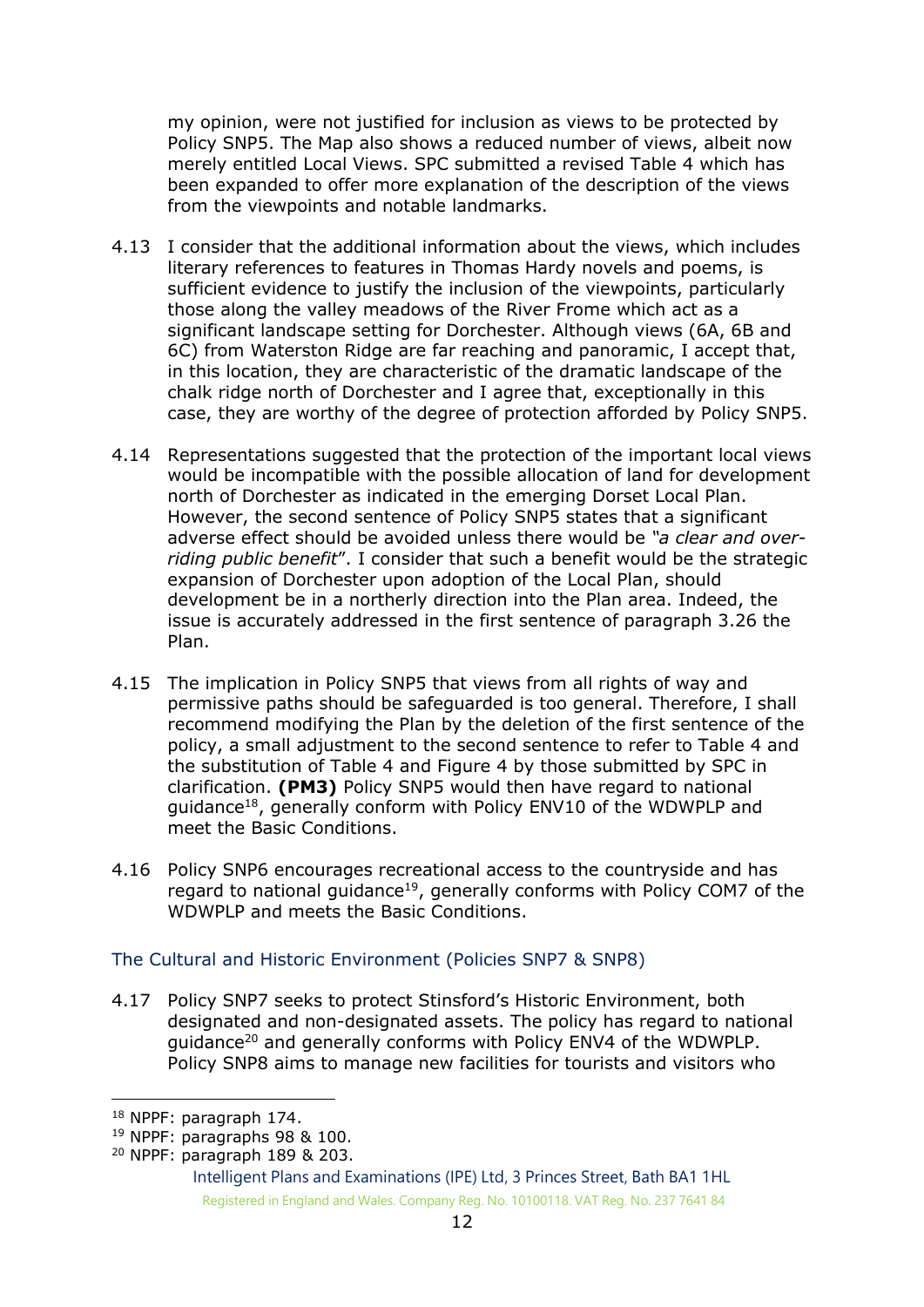visit the area because of the links to Thomas Hardy and for other reasons. The policy has regard to national guidance<sup>21</sup> and generally conforms with Policy ECON5 of the WDWPLP. Both policies meet the Basic Conditions.

# <span id="page-12-0"></span>Housing, Employment and Community Facilities (Policies SNP9, SNP10 & SNP11)

- 4.18 Policy SNP9 supports the provision of affordable housing in the Parish. The policy has regard to national guidance<sup>22</sup>, generally conforms with Policy HOUS1 of the WDWPLP and meets the Basic Conditions.
- 4.19 Local employment opportunities are supported in Policy SNP10. Criterion iii) of the policy requires that any *"additional buildings should achieve high standards of environmental performance (significantly above that required by the Building Regulations)".* The phrase in parentheses is without justification and I shall recommend its deletion. **(PM4)** Subject to that modification, the policy would have regard to national guidance<sup>23</sup>, generally conform with Policy ECON1 of the WDWPLP and meets the Basic Conditions.
- 4.20 Policy SNP11 seeks to protect and enhance community facilities in the Parish and has regard to national guidance<sup>24</sup>, generally conforms with Policy COM2 of the WDWPLP and meets the Basic Conditions.

# <span id="page-12-1"></span>Sustainable Development and Climate Change (Policies SNP12 & SNP13)

4.21 Policy SNP12 considers many aspects of building design. The joint response to my question regarding the publication of the National Model Design Code indicates that reference to the National Design Guide and the National Model Design Code could be added to the policy and I shall recommend accordingly. **(PM5)** With this addition, the policy would have regard to national guidance<sup>25</sup>, and generally conform with Policies ENV10, ENV11, ENV12 and ENV13 of the WDWPLP. Policy SNP13 seeks to protect groundwater, has regard to national guidance<sup>26</sup> and generally conforms with Policy ENV9 of the WDWPLP. Both policies meet the Basic Conditions.

# <span id="page-12-2"></span>Safe and Accessible Travel (Policies SNP14, SNP15 & SNP16)

4.22 Policy SNP14 supports traffic management proposals which help to achieve five specified objectives. The policy would have regard to national guidance and generally conforms with Policy COM9 of the WDWPLP.<sup>27</sup> Where transport assessments are required, Policy SNP15 indicates certain

<sup>21</sup> NPPF: paragraph 85.

<sup>22</sup> NPPF: paragraph 78 & 79.

<sup>23</sup> NPPF: paragraph 85.

<sup>24</sup> NPPF: paragraph 84 d).

<sup>25</sup> NPPF: paragraphs 127, 128, 152, 154, 156 & 169.

<sup>26</sup> NPPF: paragraph 174.

<sup>27</sup> NPPF: paragraph 104.

Intelligent Plans and Examinations (IPE) Ltd, 3 Princes Street, Bath BA1 1HL Registered in England and Wales. Company Reg. No. 10100118. VAT Reg. No. 237 7641 84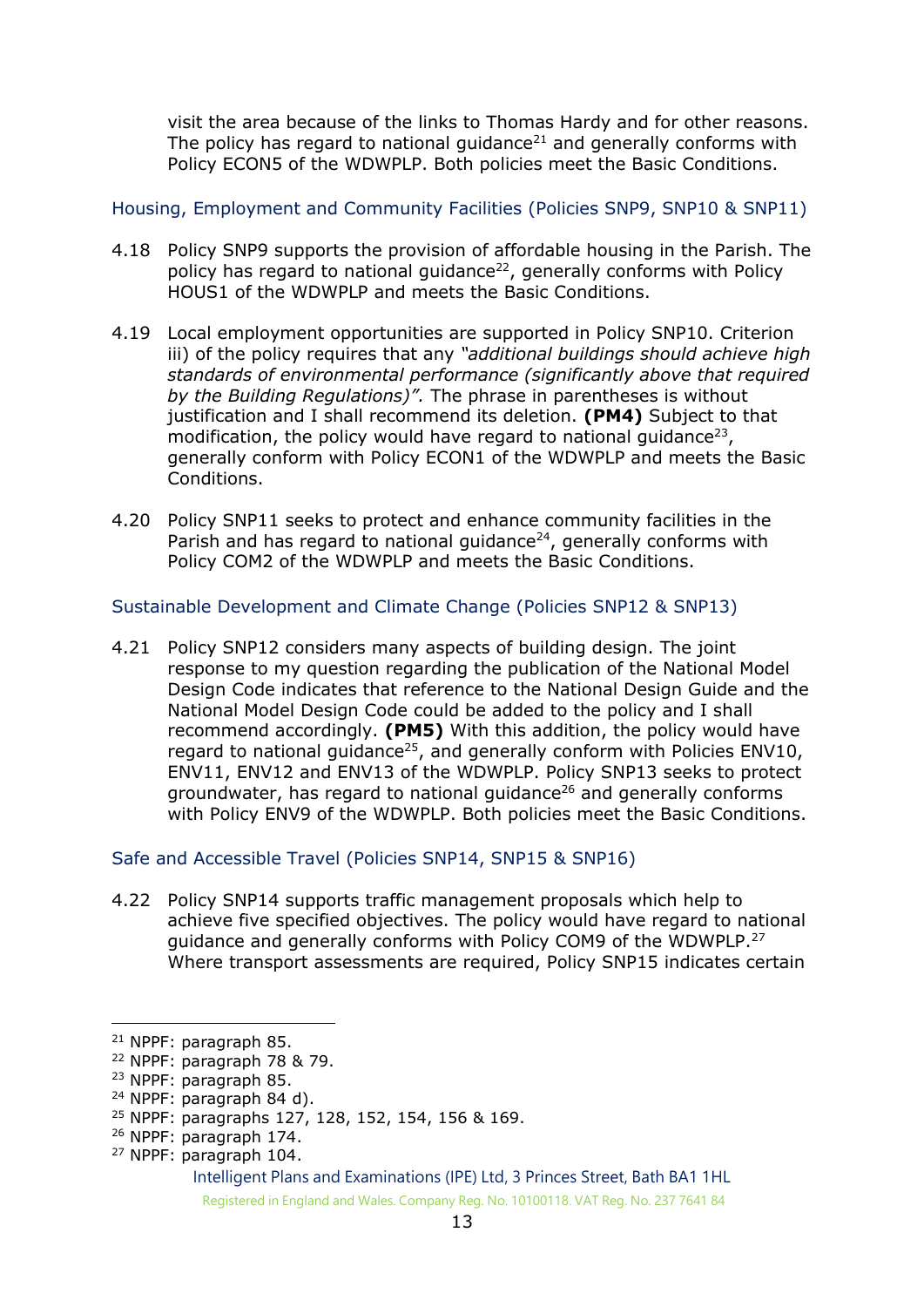details to be included. The policy has regard to national quidance<sup>28</sup> and generally conforms with Policy COM7 of the WDWPLP. Policy SNP16 is aimed at improving cycling infrastructure and has regard to national guidance and also generally conforms with Policy COM7 of the WDWPLP.<sup>29</sup> All three policies in this section meet the Basic Conditions.

#### <span id="page-13-0"></span>**Overview**

- 4.23 Accordingly, on the evidence before me, with the recommended modifications, I consider that the policies within the SNP are in general conformity with the strategic policies of the WDWPLP, have regard to national guidance, would contribute to the achievement of sustainable development and so would meet the Basic Conditions.
- 4.24 The Plan lists 7 Projects to deal with the implementation of the Plan and other actions. These comprise woodland planting and survey; noise reduction measures on the A35; investigating new and improved recreational routes and accessible green spaces; developing the Kingston Maurward Masterplan; a public transport project; traffic management measures; and a cycle route improvements project.
- 4.25 The projects do not fall within the tests of whether the Basic Conditions are met and I do not consider them further. However, the wide breadth of the projects is additional evidence of the thoroughness with which the Plan has been prepared and the benefits that the neighbourhood planning process brings to the community.
- 4.26 A consequence of the acceptance of the recommended modifications would be that amendments would have to be made to the explanation within the Plan in order to make it logical and suitable for the referendum. These might also include incorporating factual updates, correcting minor inaccuracies, revising any references to the NPPF (2021) with updated paragraph numbers, or text improvements suggested helpfully by DC. The amendments could also include the additional non-designated heritage asset near Eweleaze Barn suggested in representations<sup>30</sup> and any clarification of the development of the Kingston Maurward Masterplan (Project P4). None of these alterations would affect the ability of the Plan to meet the Basic Conditions and could be undertaken as minor, nonmaterial changes.<sup>31</sup>

<sup>28</sup> NPPF: paragraph 104.

<sup>29</sup> NPPF: paragraph 106.

<sup>&</sup>lt;sup>30</sup> Regulation 16 representation by Linda Poulsen; response by SPC on 8 January 2022. <sup>31</sup> PPG Reference ID: 41-106-20190509.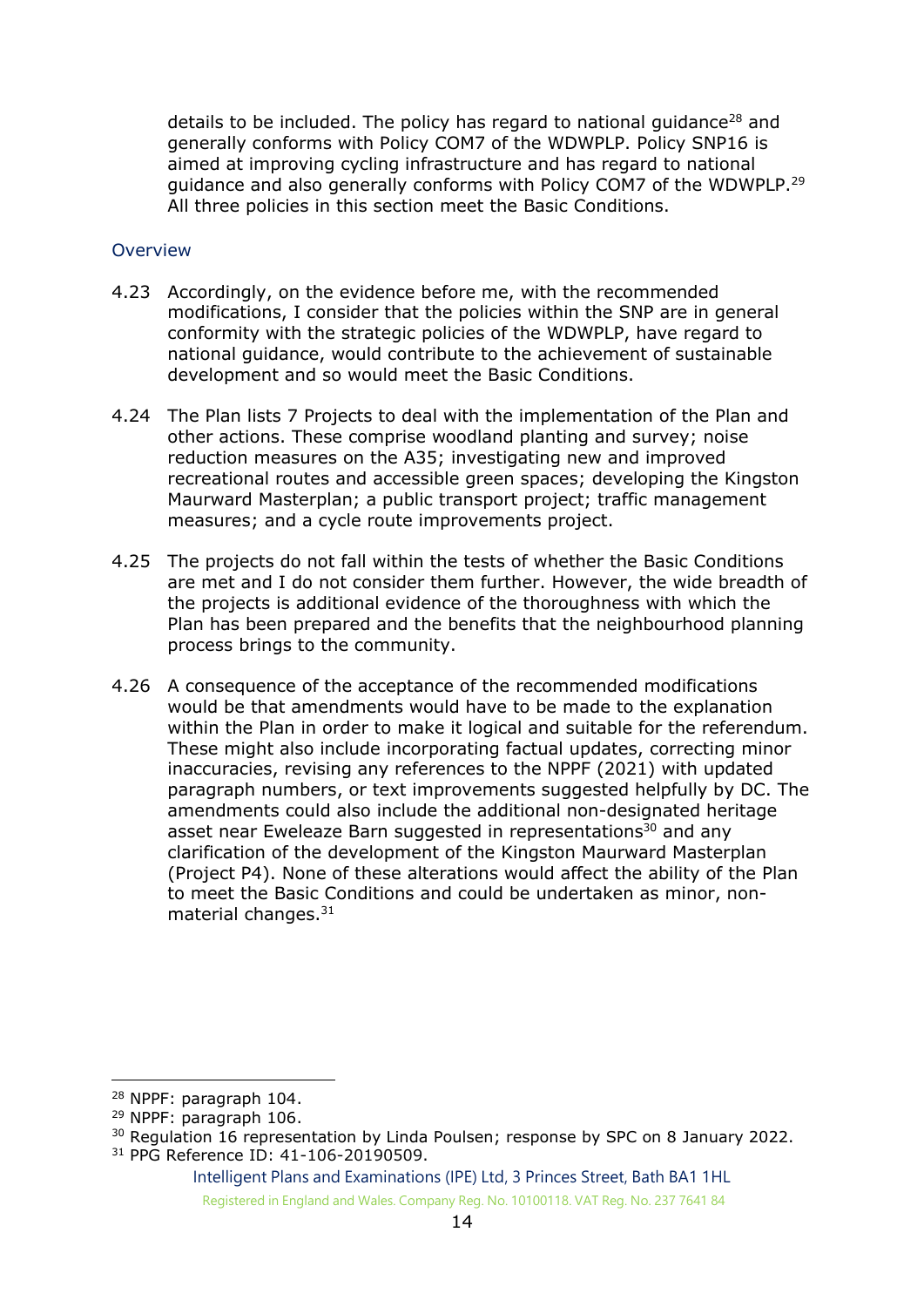# <span id="page-14-0"></span>5. Conclusions

#### <span id="page-14-1"></span>**Summary**

- 5.1 The Stinsford Neighbourhood Plan has been duly prepared in compliance with the procedural requirements. My examination has investigated whether the Plan meets the Basic Conditions and other legal requirements for neighbourhood plans. I have had regard to all the responses made following consultation on the SNP, and the evidence documents submitted with it.
- 5.2 I have made recommendations to modify a small number of policies to ensure the Plan meets the Basic Conditions and other legal requirements. I recommend that the Plan, once modified, proceeds to referendum.

#### <span id="page-14-2"></span>The Referendum and its Area

5.3 I have considered whether or not the referendum area should be extended beyond the designated area to which the Plan relates. The SNP as modified has no policy or proposal which I consider significant enough to have an impact beyond the designated Neighbourhood Plan boundary, requiring the referendum to extend to areas beyond the Plan boundary. I recommend that the boundary for the purposes of any future referendum on the Plan should be the boundary of the designated Neighbourhood Plan Area.

# <span id="page-14-3"></span>Concluding Comments

- 5.4 The Parish Council, the Steering Group and other voluntary contributors are to be commended for their efforts in producing a comprehensive Plan. It is a professionally presented and well-illustrated document. The Plan is logical, well-structured and very informative. I enjoyed examining it, visiting the area and especially gaining an even greater appreciation of the context of Thomas Hardy literature. The associated statements, particularly the Basic Conditions Statement, were extremely useful, as were the constructive comments of DC in the Regulation 16 consultation.
- 5.5 The high quality of the Plan is demonstrated by the very small number of recommended modifications (necessary to meet the Basic Conditions) which are to only five of the sixteen policies. With those modifications, the SNP will make a positive contribution to the Development Plan for the area and, notwithstanding the challenges faced by the possible northern expansion of Dorchester, should enable the unique and diverse character and appearance of Stinsford Parish to be maintained.

# *Andrew Mead*

# Examiner